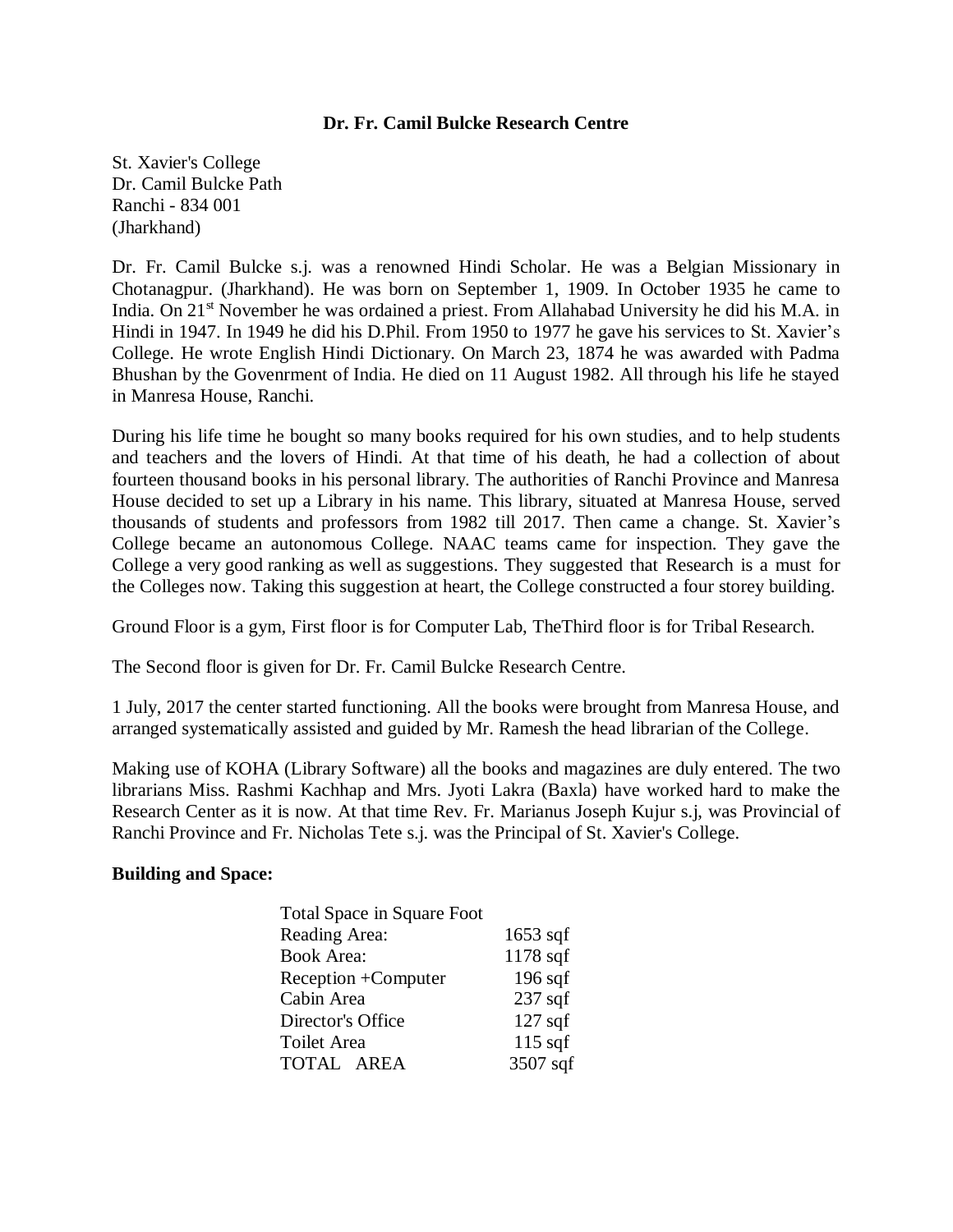#### **Furniture:**

Book Shelf - 70 Almirah -11 Sofa Set - 1 Tables - 8 (7'X3') and 7 (7'X2') Chairs - 83

#### **Books:**

Total number of Books is about 14000.

\* Encyclopedia

\* Dictionaries

\* Books on Hindu Religion - Vedas, Ramayana, Mahabharata, Upanishads, Brahmanas, Bhagavad Gita etc.

\* Books on Different Religions - Christianity, Islam, Buddhism, Sikhism, Jainism,

\* Great poets of old - Surdas, Tulsidas, Jayasi, Meerabai etc

\* Great Writers

## **Facilities:**

- \* 5 Computers and 3 Computer tables
- \* Fully Air Conditioned.
- \* Ricoh Xerox Machine
- \* Voltas Filter Water
- \* CCTV Surveillance
- \* Attached Wash Room
- \* Parking space in College Campus
- \* Library Software KOHA is used to keep account of the Books.

#### **Staff:**

Director: Dr. Fr. Emmanuel Baxla s.j. Librarians: Miss. Rashmi Kachhap, M.A. (Hist), B.Lib. Mrs. Jyoti Lakra (Baxla), M.A.(Hist), B.Lib.

### **Total No of Research Students and Professors enrolled:**

Now the total number of Professors and Researchers is 26 in all.

### **Rules and regulations:**

Students doing Research in HINDI are eligible for membership.

Hindi Professors teaching in any College or retired are welcome to become members.